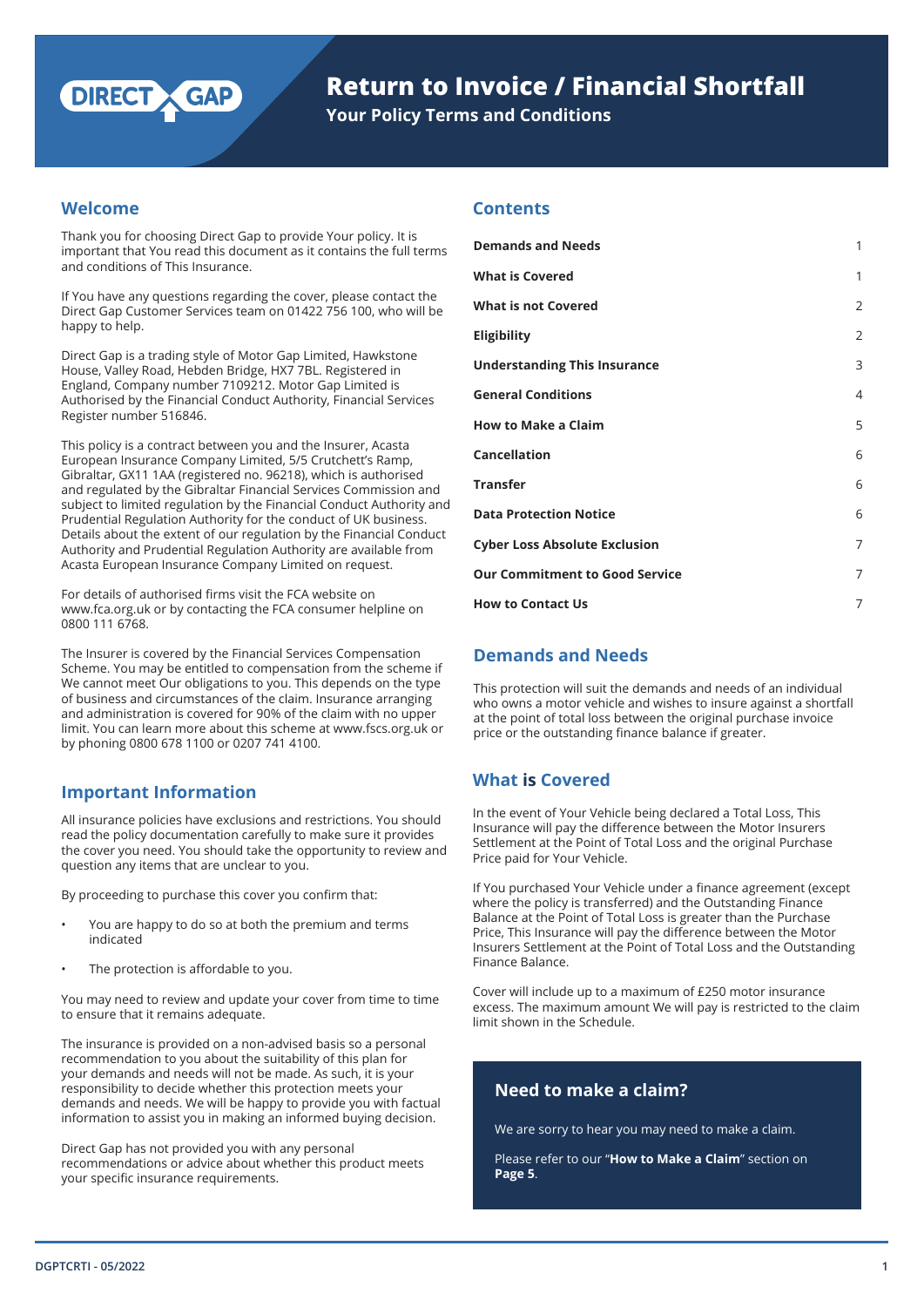## **What is not Covered**

#### **Your Insurance does not cover**

- 1. Any claim where the Total Loss is not subject to an indemnity under the relevant sections of Your motor insurance policy.
- 2. Any outstanding premium, claims excess above £250 deducted by Your Motor Insurer, claims excess that is recoverable from a third party or other source. If the Motor Insurer reduces the amount they pay to You due to Your contributory negligence or the condition of the Vehicle, We will reduce the amount We pay under This Insurance by the same amount.
- 3. Contract Hire and Lease Vehicles.
- 4. Negative Equity, arrears, the cost of fuel, surrenderable road fund licence, insurance premiums and warranty costs.
- 5. Any claim where You have the option to receive a Replacement Vehicle under the terms of Your Motor Insurance Policy (new for old) in respect of the Total Loss of Your Vehicle. (The balance of this cover can be transferred to the Replacement Vehicle on request free of charge).
- 6. Any claim where the Total Loss occurs outside the Geographical Area or arises as a consequence of war, terrorism or civil commotion.
- 7. Any claim where the Total Loss is caused by an accident when the driver of Your Vehicle is under the influence of alcohol or drugs not prescribed by a registered medical practitioner or drugs prescribed by a registered medical practitioner in respect of which a warning against driving is given.
- 8. Any claim where the GAP loss is covered by any other insurance or warranty, compensation for loss of use of Your Vehicle or any resultant loss of any kind.
- 9. Any claim which is the subject of fraud or dishonesty.
- 10. Most passenger vehicles or vans up to 3,500kg GVW (Gross Vehicle Weight) can be covered, other than vehicles that;
	- Are not listed in Glass's Guide;
	- Have been previously recorded as an insurance total loss;
	- Have been modified from the manufacturer's specification (unless agreed by the Motor Insurer);
	- Are used as a taxi or minicab, used for any other type of hire or reward, including peer to peer vehicle rental & short term rental schemes and emergency vehicles;
	- Are heavy goods vehicles over 3,500Kg GVW;
	- Are mini-buses;
	- Are quad bikes or trikes;
	- Are used for road-racing, rallying, or any other competitive event;
	- Have a Purchase Price in excess of £75,000 (unless agreed by us) and that are not fitted with a Thatcham or manufacturer approved tracking device.
- 11. Qualifying VAT if You are VAT registered.

## **Eligibility**

- **1. An individual or sole trader** will be eligible for this insurance cover if he or she:
	- a. Is at least 18 years of age at the start date;
	- b. Is the owner or registered keeper of the insured Vehicle or is the spouse or civil partner of the owner and registered keeper of the insured Vehicle and who has financial interest in the insured Vehicle;
	- c. Holds a valid, current full driving licence;
	- d. Is the policy holder or a named driver on the motor insurance policy
- **2. A limited company** will be eligible for this insurance cover if:
	- a. It is permanently situated and registered in England, Scotland, Northern Ireland, Wales, the Isle of Man or the Channel Islands;
	- b. It is the registered keeper of the insured vehicle;
	- c. It has a motor insurance policy in place covering the insured vehicle for the lifetime of this policy
- **3. A Vehicle** can only be considered as the insured Vehicle under this policy if it:
	- a. Is less than 10 years old;
	- b. Has covered less than 100,000 miles;
	- c. Has a recorded insured value of less than £75,000 (Unless additional premium has been paid);
	- d. Is **not** a Contract Hire and Lease Vehicles;
	- e. Most passenger vehicles or vans up to 3,500kg GVW can be covered, other than vehicles that;
		- Are not listed in Glass's Guide;
		- Have been previously recorded as an insurance total loss;
		- Have been modified from the manufacturer's specification (unless agreed by the Motor Insurer);
		- Are used as a taxi or minicab, used for any other type of hire or reward, including peer to peer vehicle rental & short term rental schemes and emergency vehicles;
		- Are heavy goods vehicles over 3,500Kg GVW;
		- Are minibuses;
		- Are quad bikes or trikes;
		- Are used for road-racing, rallying, or any other competitive event;
		- Have a Purchase Price in excess of £75,000 (unless agreed by us) and that are not fitted with a Thatcham or manufacturer approved tracking device.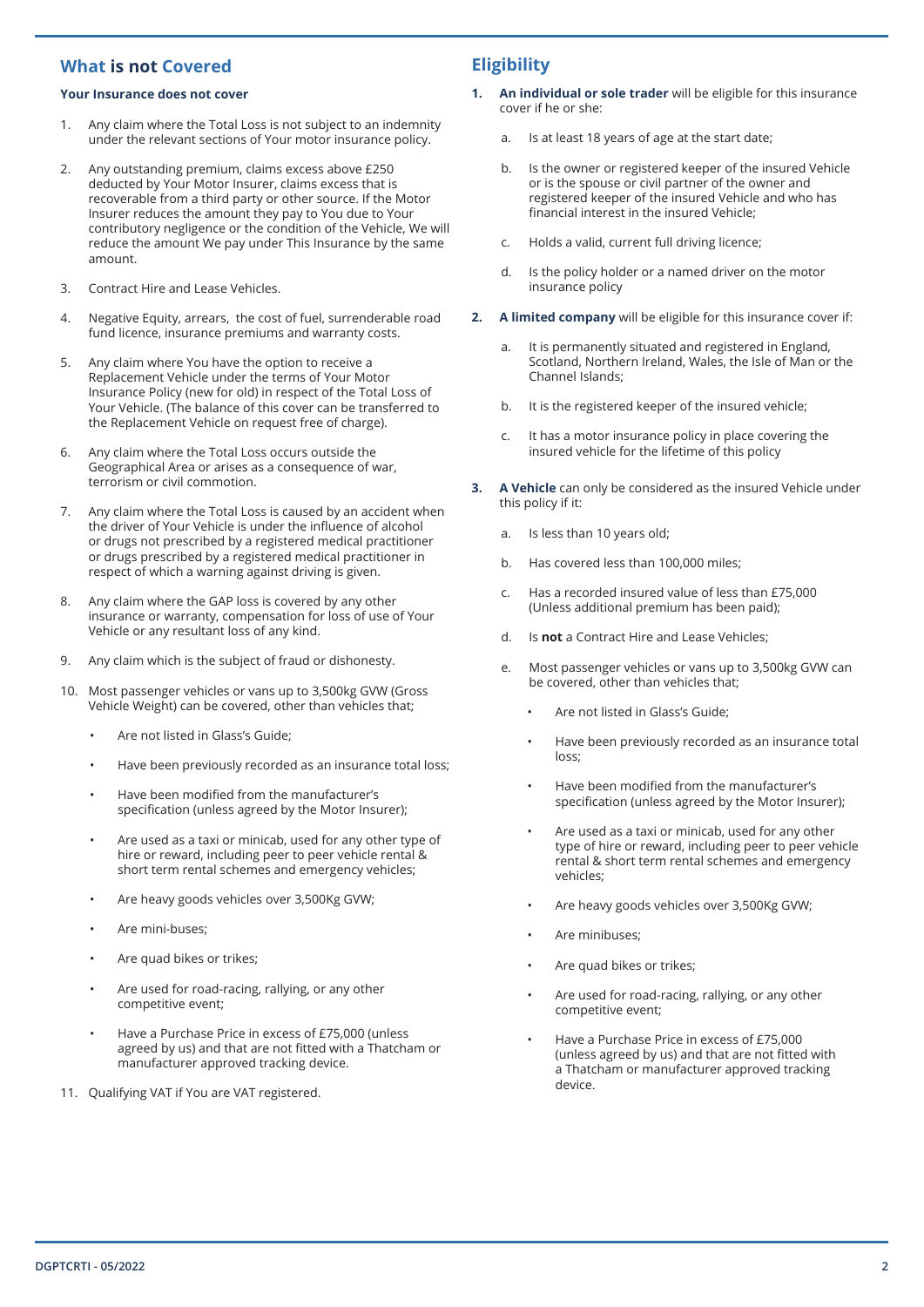## **Understanding This Insurance**

#### **What the terms mean**

Any word or expression used in this document to which a specific meaning has been attached will have that same meaning throughout This Insurance and will appear with an initial capital letter.

- 1. **Geographical Area** means England, Wales, Northern Ireland, Scotland, Isle of Man and the Channel Islands. Cover also applies to member countries of the European Economic Community and any other country for which an International Motor Insurance Certificate is effective on Your Vehicle at the Point of Total Loss up to 120 days in any one trip.
- 2. **Glass's Guide Retail Value** means the car values guide published monthly by Glass's Information Services Limited used by the Insurance Industry in assessing vehicle values based on the adjusted retail valuation.
- 3. **Insurer / They / Their** means Acasta European Insurance Company Limited, 5/5 Crutchett's Ramp, Gibraltar, GX11 1AA (registered no. 96218)
- 4. **Motor Insurer** means the company that issued the certificate of motor insurance relating to the Insured Vehicle.
- 5. **Motor Insurers Settlement** means the Motor Insurers loss valuation excluding any deductions made by the Motor Insurer for Vehicle condition or pre-existing damage, any modifications, absence of service record or other such deductions.
- 6. **Negative Equity** means any finance balance carried forward from Your previous vehicle less any part exchange allowance made.
- 7. **Outstanding Finance Balance** means the amount owing to the finance company at the Point of Total Loss relating to the Purchase Price of the Vehicle, less any arrears, rebates, warranties, maintenance fees or any other insurance products.
- 8. **Period of Insurance** means the period this policy lasts for, as stated in the Schedule, except where a claim is made on this policy, in which case the policy will end when that claim settlement is made.
- 9. **Point of Total Loss** means the date and time of the incident that gives rise to Your claim for the Total Loss of Your Vehicle.
- 10. **Policy Start Date** means the date on which Your Insurance starts as shown in the Schedule.
- 11. **Purchase Price** means the price of your Vehicle, as confirmed in the sales invoice which includes factory fitted accessories and dealer fitted options up to £1,500, paintwork protection systems up to £250.

We exclude all deposit allowances, discounts, rebates, concessions, cashbacks, incentives and contributions. We also exclude new vehicle registration fees, road fund licence fee, number plates, warranty costs, insurance premiums, fuel and other extras, arrears or negative equity.

In the event of a transfer or where a bona fide purchase invoice from a VAT registered motor dealer cannot be provided and / or This Insurance is transferred more than 180 days after the Vehicle purchase date the Purchase Price will be based on the current Glass's Guide Retail Value applicable at the date of transfer of This Insurance.

12. **Schedule** means the part of This Insurance that contains details of You, Your Vehicle, cover selected, the Period of Insurance and claim limits.

- 13. **This Insurance** means the cover detailed in this policy document.
- 14. **Total Loss** means that You have claimed under Your Motor Insurance, Your claim has been agreed, Your Vehicle has been forfeited (title of the Vehicle transferred to the Motor Insurer or bona fide VAT registered salvage agent) and a payment made following the incident that rendered Your Vehicle beyond economic repair.
- 15. **UK** means the United Kingdom, Channel Islands and Isle of Man.
- 16. **Vehicle** means the car or light Van detailed on Your Schedule. Motorcycles, caravans and motorhomes, can only be covered with additional approval from a Direct Gap operative and will be subject to an additional premium.
- 17. **We / Us / Our** means Motor Gap Ltd.
- 18. **You / Your / Yourself** means the Insurance holder named in the Schedule, being the registered keeper of the Vehicle, person/company named as the account holder in the finance agreement covering the Insured Vehicle; and as the person/ company named as the policy holder or named driver on the Motor Insurance policy.
- 19. **Data Controller** The Insurer and Motor Gap Ltd T/A Direct Gap, who determines the purposes and means of processing Your personal data.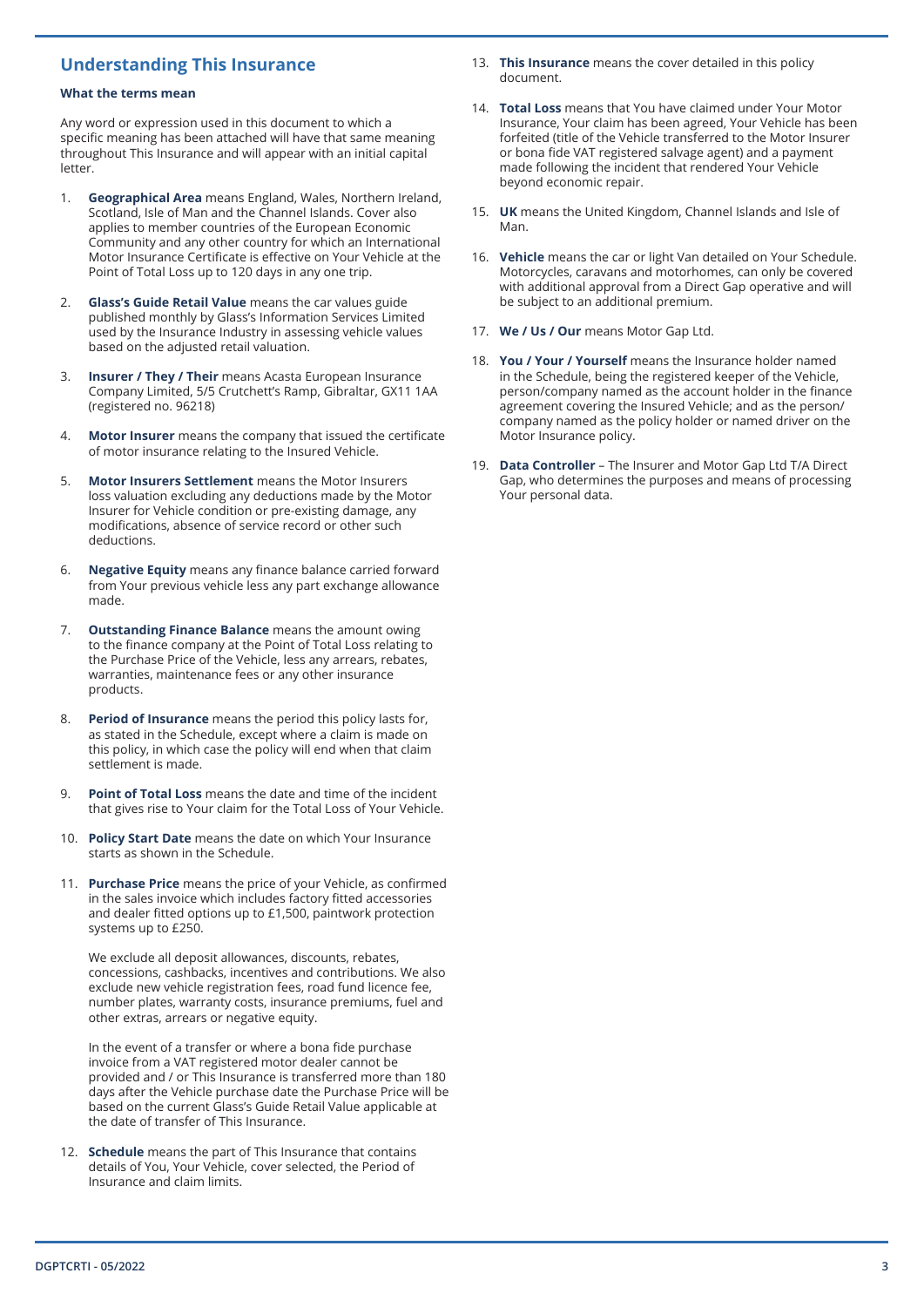## **General Conditions**

- 1. Your Vehicle must be insured by a Motor Insurer authorised and regulated in the UK for its full market value. If You only have third party, fire and theft insurance You can only make a claim on This Insurance for Total Loss due to fire or theft. If the Motor Insurer reduces the amount it pays under Your Motor Insurance Policy because of Your contributory negligence or due to the condition of the insured Vehicle, We will reduce the amount We pay under this policy by the same percentage. Motor Trade Policies are excluded from this policy unless the vehicle is insured for its full market retail value.
- 2. For This Insurance to become effective, Your Motor Insurer must declare Your Vehicle a Total Loss, make a payment to You in settlement of Your claim, and the Vehicle forfeited.
- 3. You must take all precautions to safeguard the Vehicle against loss or damage. Where the Vehicle is left unattended all security devices or immobilisers must be activated, doors locked, windows closed and all keys removed from the Vehicle.
- 4. In the event of a Total Loss, **You must contact Us** within 120 days of the date on which the loss or damage occurred and We can advise You of the current Market Value of Your vehicle. **You must not accept a settlement offer** from Your Motor Insurer until You have contacted Us, and We have given Our consent for You to do so.
- 5. Failure to pay any GAP premium instalment will result in the immediate suspension of This Insurance and may result in cancellation. In the event of a claim, We will offset any outstanding premium against Your claim settlement.

#### 6. **Consumer Insurance (Disclosure and Representations) Act 2012**

**You** are required by the provisions of the Consumer Insurance (Disclosure and Representations) Act 2012 to take reasonable care to:

- i. Supply accurate and complete answers to all the questions **We** or the **Administrator** may ask as part of Your application for cover under the policy;
- ii. To make sure that all information supplied as part of **Your**  application for cover is true and correct;
- iii. Tell **Us** of any changes to the answers **You** have given as soon as possible.

Failure to provide answers in-line with the requirements of the Act may mean that **Your** policy is invalid and that it does not operate in the event of a claim.

#### 7. **Your responsibilities**

- a. All **Insured Persons** must:
	- i. Observe the terms, conditions and exclusions of this insurance and **Your Motor Insurance**
	- ii. Take all reasonable steps to try to prevent any incident that may give rise to a claim
	- iii. Maintain all property and take all reasonable steps to minimise the amount payable under this insurance
	- iv. Report any claim caused by any criminal action to the Police within 24 hours
- b. **Insured Persons** will be entitled to cover under this insurance only if the circumstances, which **You** have confirmed to exist in **Your** application, remain applicable. If during the **Period of Insurance** these circumstances change, **You** must immediately notify **Us**. In such event the **Insurer** reserves the right:
	- i. To charge an additional premium to continue cover;

or

ii. To cancel this insurance.

#### 8. **Recoveries/Subrogation**

The **Insurer** reserves the right to take legal proceedings in **Your** name, at their own expense and for their own benefit, to recover any costs or damages they have paid out under this insurance to anyone else. If any **Insured Person** recovers any costs or damages previously paid under this insurance from any other party, such costs or damages must be immediately repaid to **Us**.

#### 9**. Disputes**

If any dispute between the **Insured Person** and **Us** arises from this policy, the **Insured Person** can make a complaint to **Us** as described on the back page of this policy and **We** will try to resolve the matter. If **We** are unable to satisfy the **Insured Person's** concerns the **Insured Person** can ask the Financial Ombudsman Service to arbitrate over the complaint.

#### 10. **Assignment**

This insurance is between and binding upon the **Insurer** and **You** and their/**Your** respective successors in title, but this insurance may not otherwise be assigned by **You** without the **Insurer's** prior written consent.

#### 11. **Waiver**

If the **Insurer** or any **Insured Person** fails to exercise or enforce any rights conferred on them by this insurance, the failure to do so will not be deemed to be a waiver of such right, nor will it bar the exercise or enforcement of, such rights at any subsequent time.

#### 12. **Governing law**

Unless the Insurers have agreed otherwise in writing, this Contract of Insurance will be governed by English law.

#### 13. **Third party rights**

Unless expressly stated in this insurance, nothing in this insurance will create any rights in favour of any person pursuant to the Contracts (Rights of Third Parties) Act 1999. This Condition does not affect any right or remedy, of any person, which exists or is available otherwise than pursuant to that Act.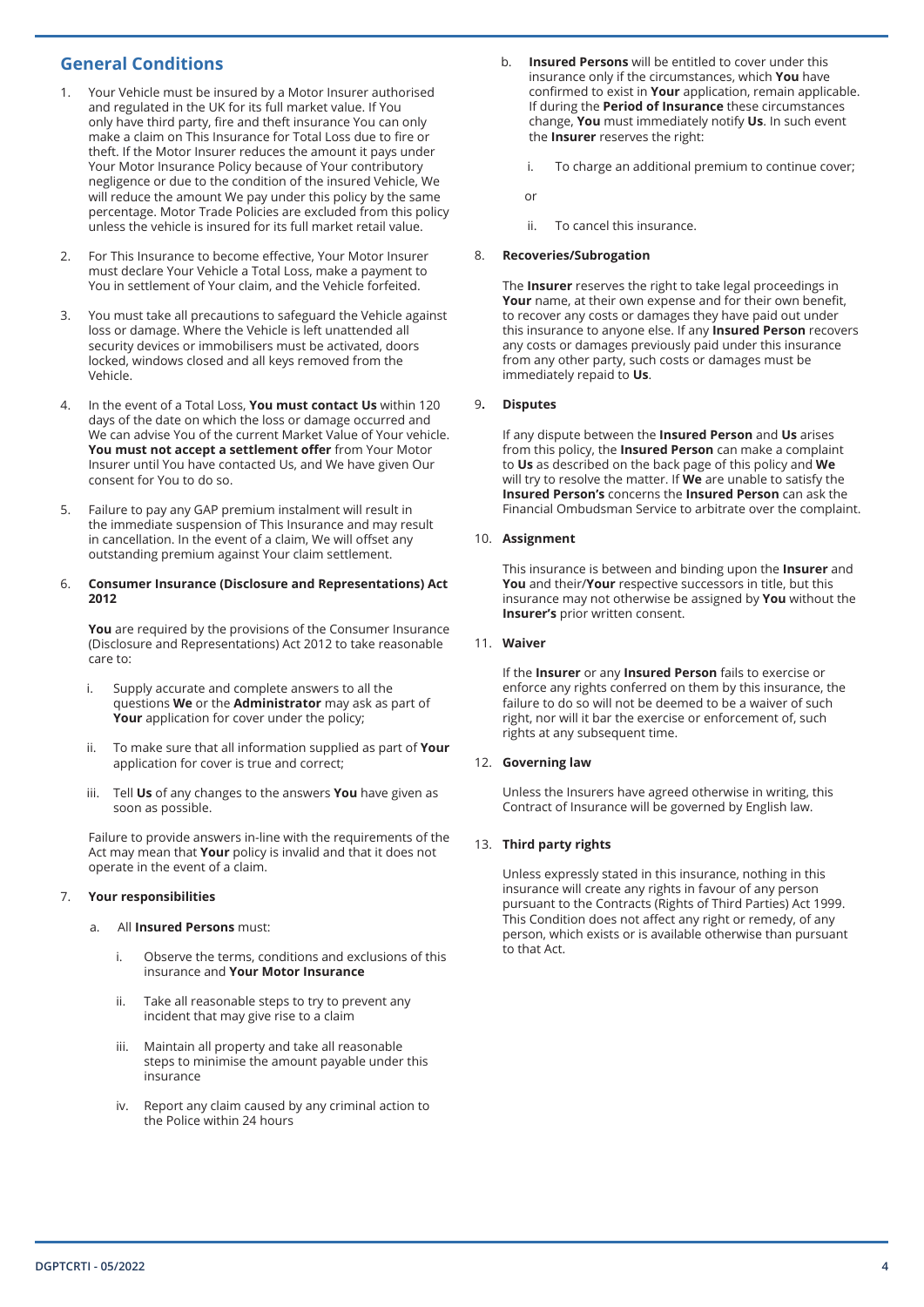## **How to Make a Claim**

#### **1. What to do immediately:**

**You must notify Us of any possible claim under This Insurance before You accept any settlement offer from Your Motor Insurer.**

In any event you should notify us within 120 days from the Point of Total Loss.

Please call Us on **01422 756 028** or email **gapclaims@directgap.co.uk**

Our claims department is open from 9.00am to 5.00pm Monday to Friday. We are closed on Saturdays and Sundays.

#### **2. What happens next:**

We will send You a claim form, we will also provide You with a vehicle valuation on which the Motor Insurers Settlement should be based.

You **must not** accept any settlement offer from Your Motor Insurer until You have been provided with the valuation and obtained Our agreement to do so.

You must fully complete the claim form and return it to Us. The completion and postage of any forms/documents We may require will be at Your expense.

You must supply all information and assistance which the Insurer may reasonably require in establishing the amount of any payment under This Insurance. Details of all information/ documentation required will be confirmed at the time when We issue the claims form.

Subject to receiving all necessary information and supporting documentation, Your claim will normally be settled within 10 working days, from receipt of all required documentation. Where applicable the settlement will be made directly to the finance company on Your behalf.

#### **3. What we may require:**

We may at any time request You to provide Us with additional documentation to validate your claim. These may include, but not limited to;

- Drivers Licence (Paper and Card);
- Sales Invoice;
- V5 (Vehicle Registration Document);
- Certificate of Motor Insurance;
- Schedule of Motor Insurance;
- Finance Agreement (If Applicable)

#### **4. Your responsibilities:**

You must comply with the terms and conditions of this policy. In particular, you must comply with the following conditions to have the full protection of your policy. If you do not comply with them, we may cancel this policy, refuse to deal with your claim, or reduce the amount of the claims payment.

#### **a. Malicious damage or theft**

You must in the case of malicious damage to or theft of the insured vehicle report the incident to the police within 24 hours of you being aware of the incident occurring and advise us of your valid crime reference number.

#### **b. Claims procedure**

Failure to follow the claims procedure set out in this policy may result in non-payment of your claim.

#### **c. Offer of settlement**

In the event of a Total Loss, You must contact Us within 120 days of the date on which the loss or damage occurred and We can advise You of the current Market Value of Your vehicle. You must not accept a settlement offer from Your Motor Insurer until You have contacted Us, and We have given Our consent for You to do so.

**Important Note:** For a valid claim your Vehicle must be forfeited (title of the Vehicle transferred to the Motor Insurer or bona fide VAT registered salvage agent). Retention of salvage is not permitted.

#### **d. Dishonesty**

If we make any payments as a result of dishonesty or exaggerated behaviour by you (or by someone acting on your behalf) we may demand that any payments made by us are paid back. We may take legal action against you for the return of such monies and we may demand that you reimburse us for any costs incurred.

#### **5. Best Endeavours**

Prior to acceptance of any offer, You must be able to demonstrate to The Insurer that You have used Your best endeavours to obtain the maximum settlement under Your Motor Insurance Policy.

If You accept an offer from Your Motor Insurer of less than the current Market Value of the vehicle We reserve the right to seek an increased motor insurance settlement on Your behalf and We may take action in Your name against any person including but not limited to Your Motor Insurer to recover any money We pay in settlement of Your claim. You must give Us all reasonable assistance.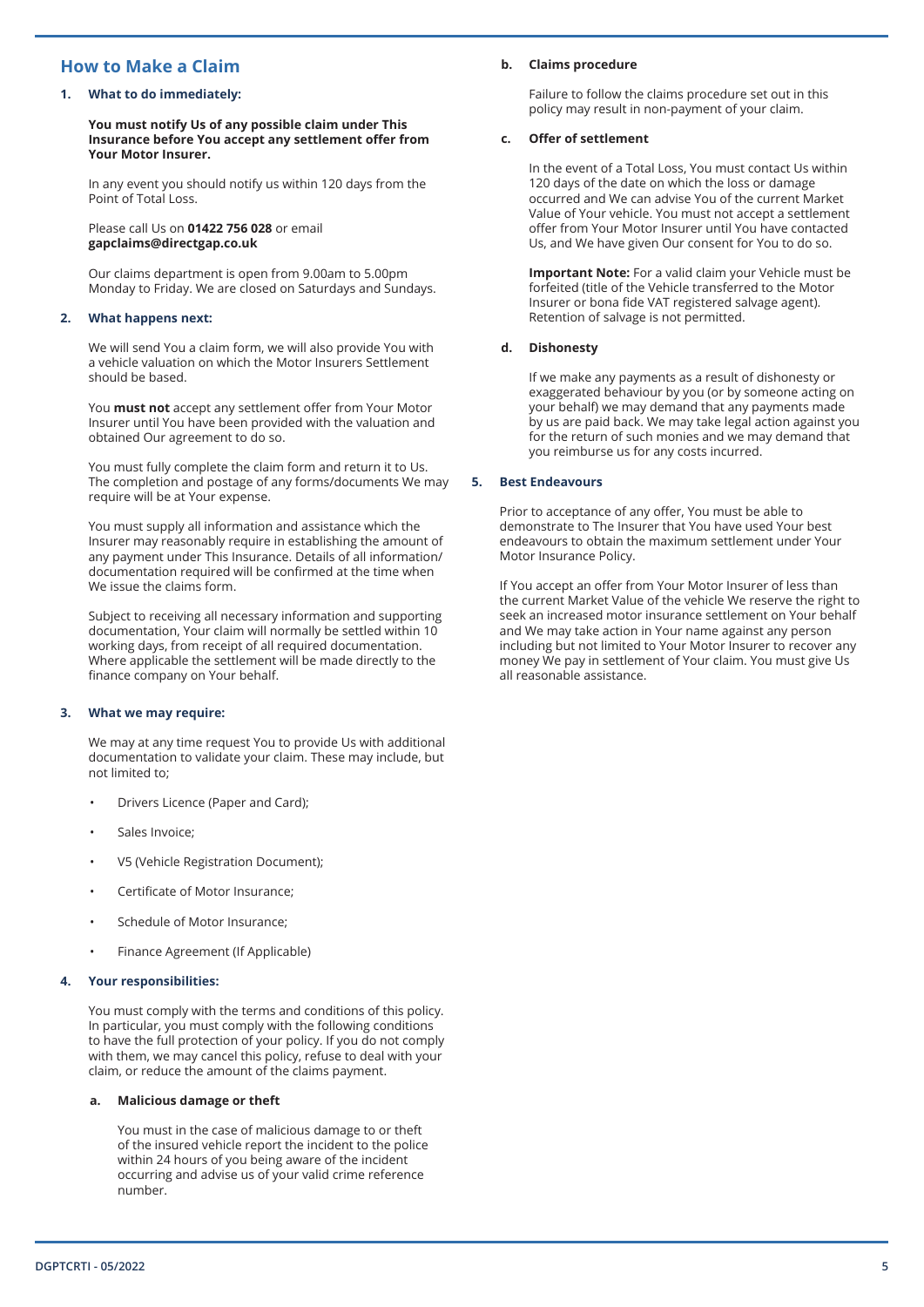## **Cancellation**

#### **Our Right to Cancel**

The Insurer shall not be bound to accept renewal of any insurance and may at any time cancel any insurance document by giving 14 days notice in writing where there is a valid reason for doing so. A cancellation letter will be sent to You at Your last known address.

We may cancel this insurance if in Our opinion You have at any time:

- a. Given Us false or incomplete information;
- b. Agreed to help anyone try to take money from Us dishonestly;
- c. Failed to meet the terms and conditions of this insurance;
- d. Failed to act honestly towards Us;
- e. Non-payment of premium;
- f. Threatening and/or abusive behaviour

#### **Your Right to Cancel**

You may cancel this insurance within 30 days of the policy purchase date and obtain a full refund by contacting Direct Gap.

After 30 days provided that no claim has been made you may cancel This Insurance and receive a pro-rata refund of the premium paid for each unexpired months cover, calculated at the date the cancellation request is received by Direct Gap. A £35 cancellation fee will apply.

To cancel Your policy please contact our Customer Services team on 01422 756 100, who will be happy to help, or email us on enquiries@directgap.co.uk

Please note if a claim has been submitted on Your policy, no refund will apply.

## **Transfer**

Following the transfer of This Insurance no refund or part return of premium is available.

If You sell Your Vehicle, provided that no claim has been made under This Insurance, You may transfer the remaining cover to the Replacement Vehicle, subject to Our agreement. No fee will apply for this transfer. Although where the Purchase Price of the replacement vehicle is greater than the original Vehicle Purchase Price, an additional premium may be required. A new Schedule will be issued to You confirming the Replacement Vehicle details. Cover will not include any refinancing.

Where You purchase a new replacement policy from Direct Gap You may receive a pro-rata allowance of the premium paid for each complete unexpired months cover, discounted against the replacement policy, calculated at the date the cancellation request is received by Direct Gap.

In the event of bereavement, the remaining benefits of This Insurance may be transferred to the policyholder's spouse or partner.

If you change Your address or Your Vehicle registration number during the period of this insurance, a revised Schedule will be issued confirming the changes without charge.

If You would like to transfer This Insurance, You must contact Direct Gap on 01422 756 100.

Only one free transfer is permitted during the Period of Insurance.

## **Data Protection Notice**

#### **1. Use of your personal data**

The Insurer is the Data Controller for the data You provide to Us. They need to use Your data in order to arrange Your insurance and associated products.

You are obliged to provide information without which They will be unable to provide a service to You. Any personal information provided by You may be held by the Insurer in relation to Your insurance cover. It may be used by The Insurers relevant staff in making a decision concerning Your insurance and for the purpose of servicing Your cover and administering claims.

#### **2. Disclosure of your data**

Information may be passed to loss adjusters, solicitors, reinsurers or other service providers for these purposes. They may obtain information about You from credit reference agencies, fraud prevention agencies and others to check Your credit status and identity. The agencies will record Their enquiries, which may be seen by other companies who make their own credit enquiries. If You provide false or inaccurate information and They suspect fraud, They will record this.

The Insurer and other organisations may use these records to:

- Help make decisions on insurance proposals and insurance claims, for You and members of Your household
- Trace debtors, recover debt, prevent fraud, and manage Your insurance policies
- Check Your identity to prevent money laundering, unless You furnish Them with satisfactory proof of identity.

#### **3. Data transfer and retention**

They process all data in the UK but where They need to disclose data to parties outside the European Economic Area (EEA) The Insurer will take reasonable steps to ensure the privacy of Your data.

Your data will not be retained for longer than is necessary. In order to protect Their legal position, They will retain Your data for a minimum of seven (7) years.

#### **4. Your rights**

They have a Data Protection regime in place to oversee the effective and secure processing of Your data.

Under GDPR legislation, You can ask Them for a copy of the data They hold, have it corrected, sent to a third party or deleted (subject to Their need to hold data for legal reasons). They will not make Your personal details available to any companies to use for their own marketing purposes.

If You wish to complain about how They have handled Your data, You can contact The Insurer and They will investigate the matter. If You are not satisfied with Their response or believe They are processing Your data incorrectly You can complain to the Information Commissioner's Office;

Wycliffe House, Water Lane, Wilmslow, Cheshire SK9 5AF Tel: 0303 123 1113.